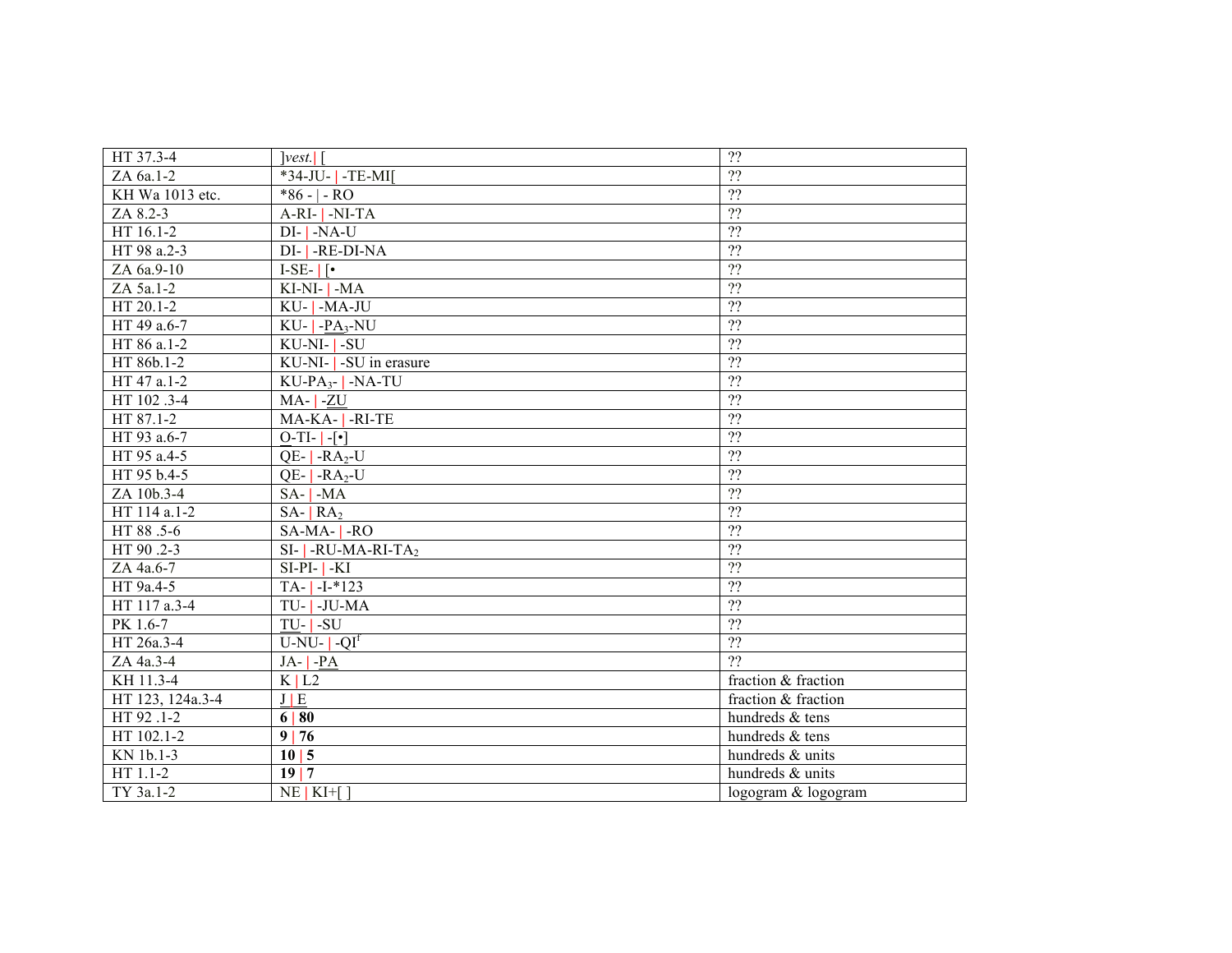| HT 24b.1-2           | SI+ME KI {*531}   *118                   | logogram & logogram     |
|----------------------|------------------------------------------|-------------------------|
| ZA 11a.3-4           | 2 E                                      | number & fraction       |
| HT 45 b.3-4          | 20 B                                     | number & fraction       |
| ARKH 4a.2-3          | $A-[•]$ ]-•-JU                           | prefix A-               |
| ZA Wc 2.a1-2         | A-TI-KA A-   -DU-KO-[[MI]]               | prefix A-               |
| HT 11a.3-4           | $A -  $ -SU-JA                           | prefix A-               |
| ZA 7a.1-2            | $A -   -RA-TU$                           | prefix A-               |
| ZA 10a.3-4           | A-DU-   -KU-MI-NA                        | prefix AD-              |
| KH Wa 1001, 1002     | A-KI-   DA-RO                            | prefix AK-?             |
| IO Za 12.a           | JA-SA-corner .b -SA-RA-ME                | prefix AS-              |
| <b>IO</b> Za 21      | JA-SA-   -SA-RA[-ME •                    | prefix AS-              |
| GO Wc 2a             | A-SA- -SU-MA- -I-SE                      | prefix AS- & suffix -IS |
| GO Wc 2a             | A-SA--SU-MA---I-SE                       | prefix AS- & suffix -IS |
| <b>IO</b> Za 22      | $[- \cdot \cdot]$                        | prefix I-               |
| KO Za 1c-d           | $I - I - PI-NA-MA$                       | prefix I-               |
| ZA 4a.5-6            | Ib-   -NU-MA-RE                          | prefix I-               |
| HT 104.2-3           | $I - J - DU - TI$                        | prefix I-               |
| KH 7a.4-5            | $KU$ - $\lceil \cdot \rceil$ - $KO$ -E   | prefix K-?              |
| HT 117 a.2-3         | KU-   -RA-MU                             | prefix K-?              |
| HT 6a.4-5            | $KA$ - $PA$ -QE                          | prefix KA-              |
| HT 95 b.2-3          | MI-  -NU-TE                              | prefix M- / suffix -NT? |
| TY 2.2-3             | PA-   -DA-RU                             | prefix PA?              |
| HT 43.1-2            | $PA -  -*342 - I $                       | prefix PA?              |
| HT 122 a.2-3         | $PA -   -[I - TO?$                       | prefix PA?              |
| ZA 8.3-4             | TA-I-NU-MA- <sup>1</sup> -PA             | prefix PA?              |
| PH 2.1-2             | $RA -  -O-DI-KI$                         | prefix R-?              |
| HT Wa 1029, 1030 a+g | $*301 - 1 *301$                          | reduplication           |
| HT 93 a.4-5          | $QA-QA -RU$                              | reduplication           |
| HT 20.2-3            | QE- -KU-RE                               | reduplication?          |
| <b>ARKH 2.1-2</b>    | <b>KU-RA  VINb</b>                       | sign group & logogram   |
| KH 5.3-4             | KU-PA-ZU  *303+[]                        | sign group & logogram   |
| KH 6.6-7             | PI-SA   []*303+D                         | sign group & logogram   |
| KH 7a.2-3            | E-NA-SI $\cdot$   VIR+ $\overline{313b}$ | sign group & logogram   |
| KH 11.5-6            | A-TE-*350  *301                          | sign group & logogram   |
| KH 88.1-2            | QIf-*118 $\cdot$ FIC                     | sign group & logogram   |
| PYR 11-2             | TI-MA-RU-WI-TE * 316+RO                  | sign group & logogram   |
| ZA 1b.1-2            | <b>IROI GRA</b>                          | sign group & logogram   |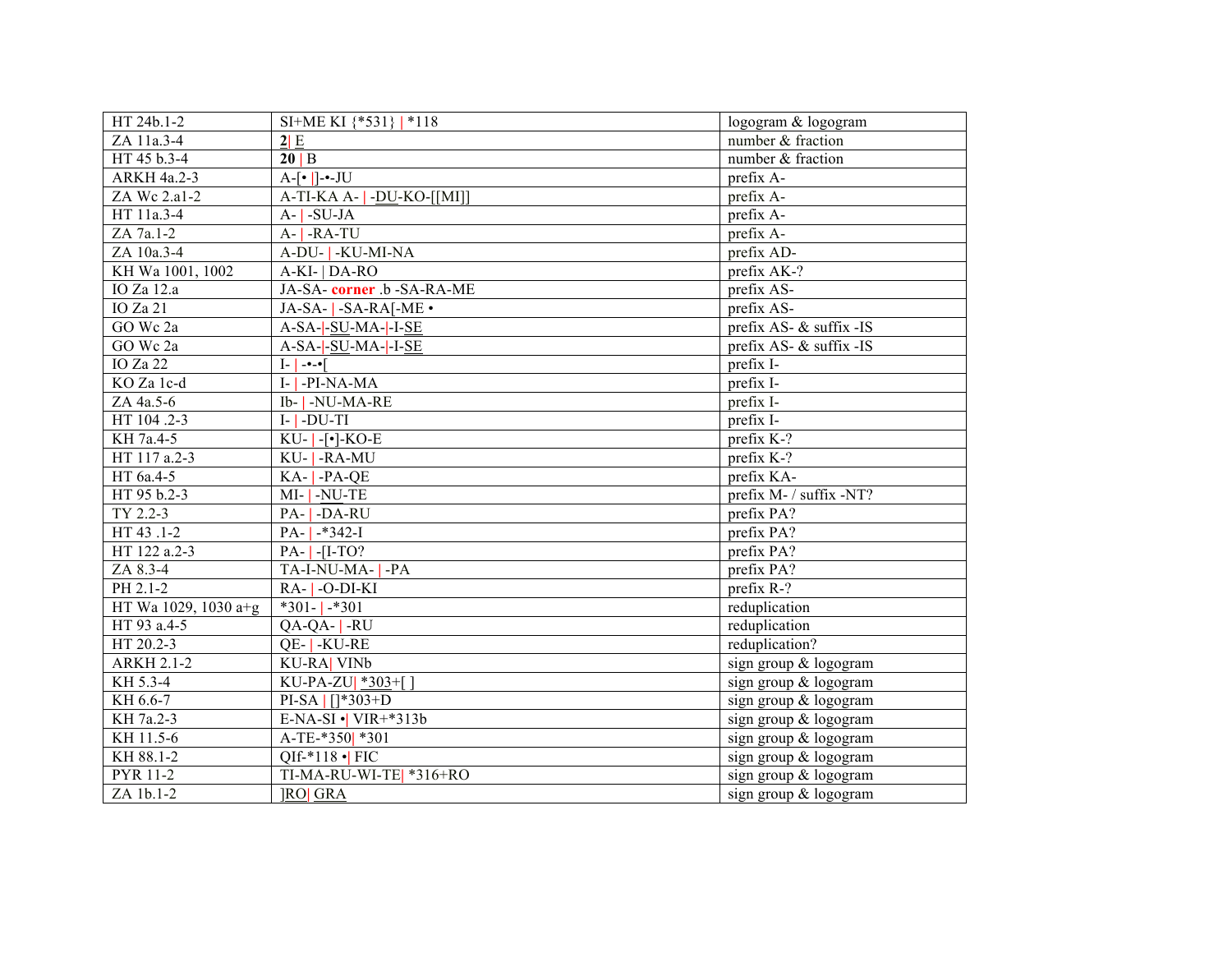| ZA 6b.2-3         | $*312-TA2$ GRA+PA                              | sign group & logogram                     |
|-------------------|------------------------------------------------|-------------------------------------------|
| ZA 9.3-4          | <b>JRO-SI-RA   [ ]OVIS+SI</b>                  | sign group & logogram                     |
| ZA 9.4-5          | A-TA-NA-[•]  OVIS+SI                           | sign group & logogram                     |
| ZA 11a.2-3        | ]-RA-MA-SI] VINa                               | sign group & logogram                     |
| ZA 10b.1-2        | DU-RE-ZA-SE VINb                               | sign group & logogram                     |
| HT 11b.3-4        | RU-ZU-NA   KA                                  | sign group & logogram                     |
| HT 11b.4-5        | $SA-QE-RI \cdot KA$                            | sign group & logogram                     |
| HT 12.1-2         | QA-TI-DA-TE   OLE+DI                           | sign group & logogram                     |
| HT 13.1-2         | KA-U-DE-TA  VINa                               | sign group & logogram                     |
| HT 19.1-2         | TE ·   VINa                                    | sign group & logogram                     |
| HT 21.1-2         | $TE \cdot   GRA$                               | $\overline{\text{sign}}$ group & logogram |
| HT 27a.4-5        | $ KI -  $ *310                                 | sign group & logogram                     |
| HT 28b.3-4        | $PU-RA2$ FIC                                   | sign group & logogram                     |
| HT 31.4-5         | KI-DE-MA-*323-NA vest. *402VAS+                | sign group & logogram                     |
| HT 35.1-2         | I-KU-TA  *303                                  | sign group & logogram                     |
| HT 38.2-3         | $KA+A$   *118                                  | sign group & logogram                     |
| HT 116 a.6-7      | QA-NU-MA   GRA                                 | sign group & logogram                     |
| HT 120 .1-2       | DA-ME   GRA+K+L2                               | sign group & logogram                     |
| HT 128 a.1-2      | TU-RU-NU-SE-ME   GRA                           | sign group & logogram                     |
| HT 129 .2-3       | TU-QI <sup>f</sup> -RI-NA   GRA                | sign group & logogram                     |
| HT 140 .1-2       | JE-DI • OLE+K                                  | sign group & logogram                     |
| <b>ARKH 2.3-4</b> | ZU-*301-SE-   -DE-QIf-*118                     | sign group & logogram                     |
| PH(?) 31a.3-4     | $PA-TA-DA$                                     | sign group & logogram?                    |
| ZA 4a.2-3         | $JA-TO-JA$                                     | sign group & logogram?                    |
| IO Za 21          | A-TA-I-*301-WA-JA ·   JA-DI-KI-TU ·            | sign group & sign group                   |
| IO Za 9.a         | JA-SA-SA[-RA-ME ← corner → .b • U-NA-KA[-NA-SI | sign group & sign group                   |
| HT 34.1-2         | $SA-RA_2 \cdot \text{MI}+JA+KA$                | sign group & sign group                   |
| IO Za 22          | TA-NA-RA-  -TE-U-TI-NU .                       | sign group & sign group                   |
| HT 6a.1-2         | DA-TA-RA•   TE                                 | sign group & transaction                  |
| KO Za 1b-c        | $I-DA -A$                                      | suffix -A                                 |
| ARKH 4a.4-5       | $PI-TI-NE-I-A-I$                               | suffix $-A$ ?                             |
| ZA 5a.2-3         | O-TA-NI-ZA- <sup>1</sup> -SE                   | suffix -A[I]S                             |
| ZA 15a.4-5        | Ib-NU-MA- <sup> -</sup> RE                     | suffix -AR                                |
| HT 96 b.1-2       | QA-*118- -RA-RE                                | suffix -AR                                |
| HT 117 a.4-5      | MI-RU-TA-   -RA-RE                             | suffix -AR                                |
| HT 118.2-3        | $QA-QA-$ -RU                                   | $\overline{\text{suffix - AR}}$           |
| HT 122 b.3-4      | $QA-QA- $ -RU                                  | suffix -AR                                |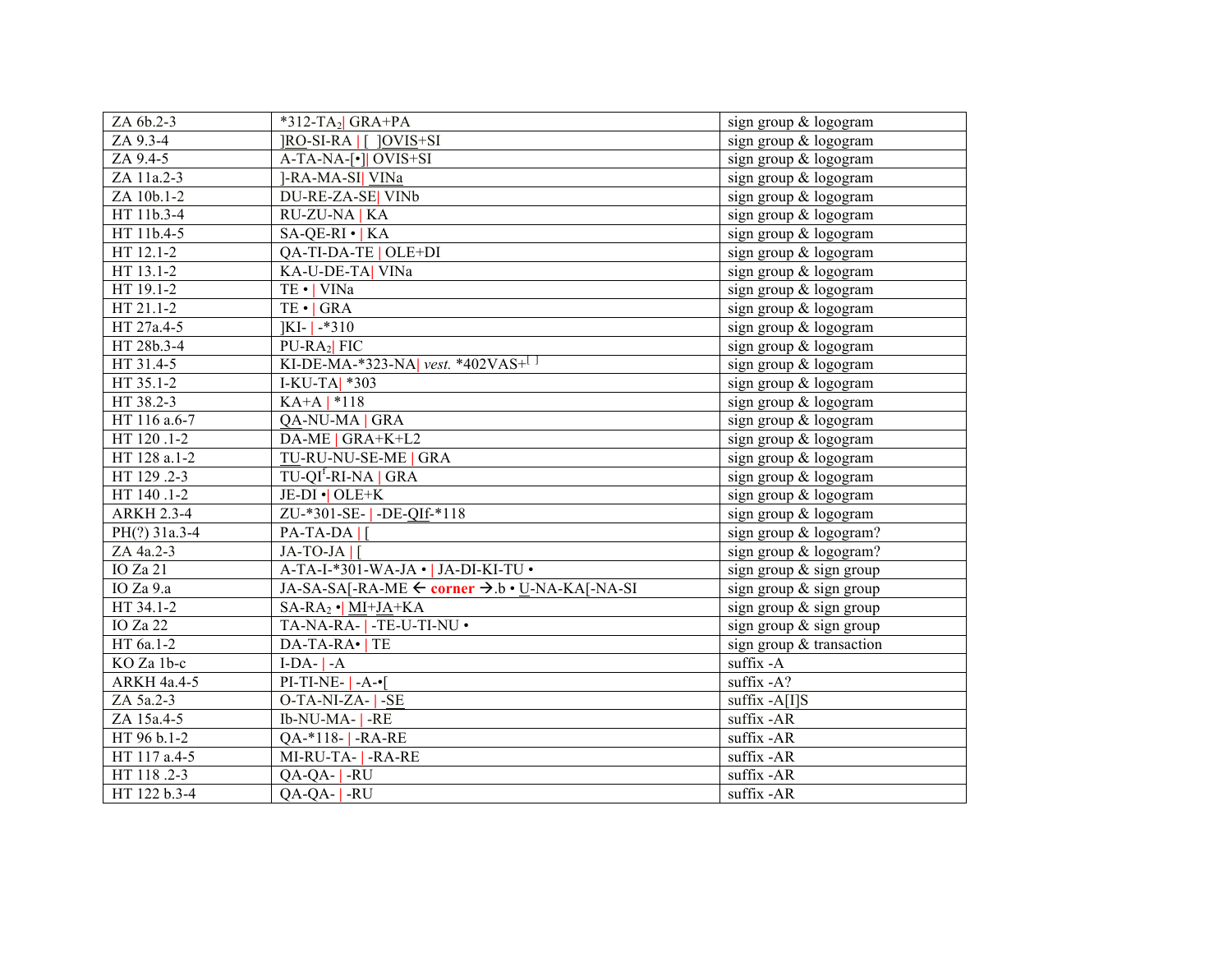| ZA 15a.6-7                | $SA-MI-DA-$ - E                  | suffix -E   |
|---------------------------|----------------------------------|-------------|
| KH 10.3-4                 | $A-KI-PI E-TE$                   | suffix -ET  |
| HT 8b.3-4                 | $QA-*310-$ -I                    | suffix -I   |
| HT 85b.5-6                | $QA **310 - 1 - I$               | suffix -I   |
| <b>ARKH 2.2-3</b>         | $A-SI-DA-TO-$ ]-I                | suffix -I?  |
| PYR Wc 4a.1-2             | $TI$ -[ $\cdot$ ]- $\vert$ -I-SI | suffix -IS  |
| ZA 5b.2-3                 | $MA-KA-$ -I-TA                   | suffix -IT  |
| MA Wc $5 > a.1 - 2$       | $A-SA-DA -KA$                    | suffix -K   |
| IO Za 16.a                | JA-SA-SA-RA-corner.b-ME          | suffix -M   |
| HT 23a.4-5                | $SA-SA$ - $-ME$                  | suffix -M   |
| ZA 7a.2-3                 | $A-RE-TU-$ -MI[                  | suffix -M?  |
| HT 85 b.4-5               | WA-DU-NI-1-MI                    | suffix -M?  |
| HT 116 a.5-6              | $SI-KI NE$                       | suffix -N   |
| HT 93 a.2-3               | $KI-DI$ NI                       | suffix -N?  |
| $\overline{HT}$ 115 a.2-3 | $NA-QIf$ -   -NE-MI-NA           | suffix -NMN |
| IO Za 21                  | $U-NA-KA-$   -NA- $ SI$          | suffix -NS  |
| HT 13.5-6                 | $I-DU-I-NE-SI$                   | suffix -NS  |
| HT 28b.1-2                | $U-MI NA-SI$                     | suffix -NS  |
| HT 117a.1-2               | $\overline{U}$ -MI-   -NA-SI     | suffix -NS  |
| HT 95 b.2-3               | MI-  -NU-TE                      | suffix -NT  |
| HT 115 a.1-2              | RI-TA-MA-   -NU-WI               | suffix -NW  |
| HT 10b.1-2                | TA-1-RI-NA                       | suffix -RN  |
| HT 93 a.1-2               | $DI$ - $I$ -RI-NA                | suffix -RN  |
| HT 96a.1-2                | $A-PA -RA-NE$                    | suffix -RN  |
| HT 120.4-5                | KI-   -RE-TA-NA                  | suffix -RTN |
| HT Wa 1027, 1028 a+g      | $SI$ - $KA$ or $KA$ - $SI$       | suffix -S?  |
| PK 1.3-4                  | O-KA-MI-ZA-   -SI-I-NA           | suffix -SIN |
| HT 26a.2-3                | MI-KI-1-SE-NA                    | suffix -SN  |
| HT 103 .4-5               | DA-KU-SE-   NE                   | suffix -SN  |
| HT 104.1-2                | DA-KU-   -SE-NE-TI               | suffix -SNT |
| HT 104 .3-4               | $PA-DA-$   -SU-TI                | suffix -ST  |
| ZA 10a.4-5                | $DA-I-PI TA$                     | suffix -T   |
| ZA 10b.4-5                | $A-MI TA$                        | suffix -T   |
| KH 7b.2-3                 | $ PA-NA- -TU$                    | suffix -T   |
| HT 85 b.1-2               | KI-RE- $\vert$ -TA <sub>2</sub>  | suffix -T   |
| HT 96 a.2-3               | $SI-MI TA$                       | suffix -T   |
| HT 117 a.7-8              | $KO-SA-I-I-TI$                   | suffix -T   |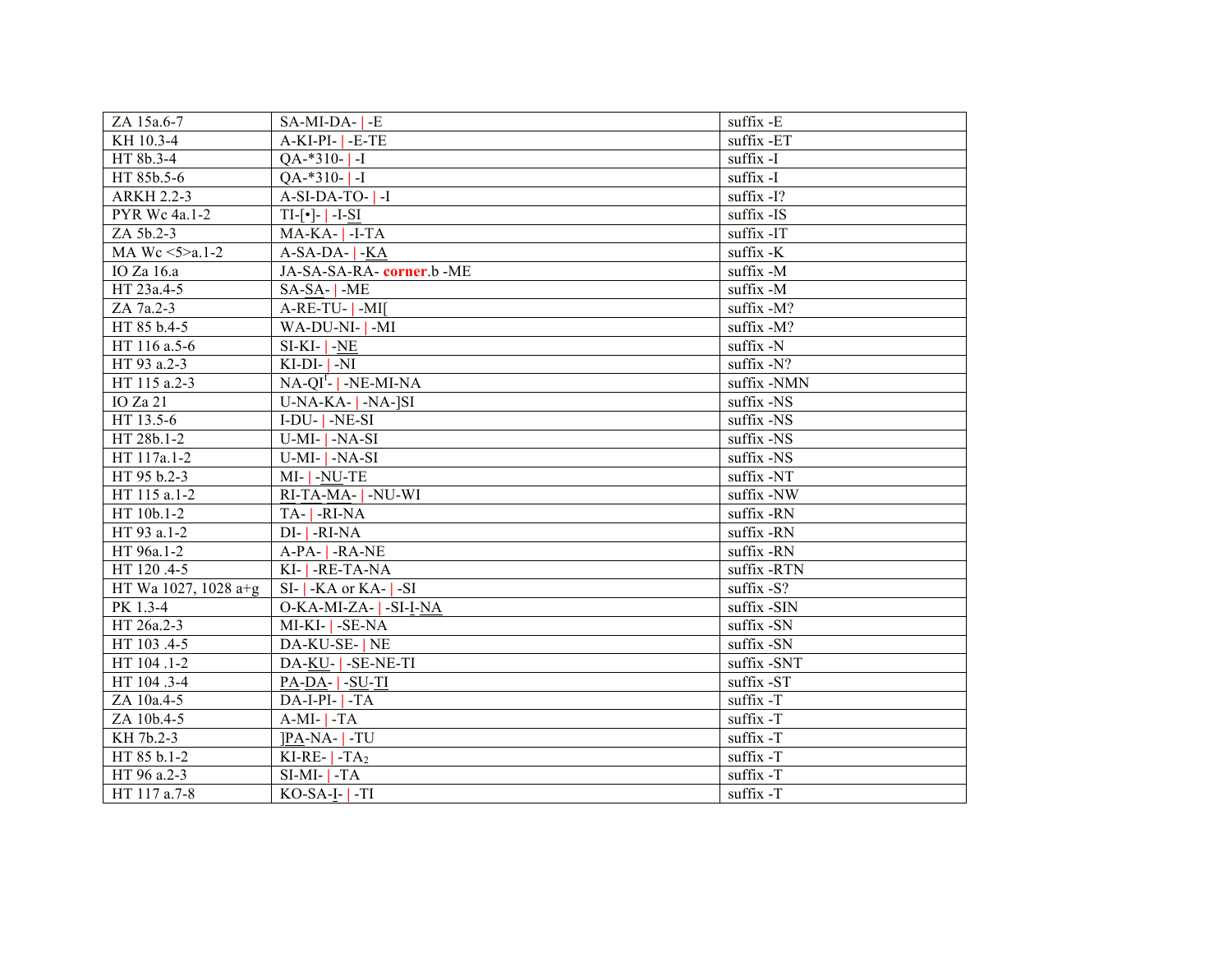| HT 117 a.8-9     | DA-NE-KU-   -TI               | suffix -T          |
|------------------|-------------------------------|--------------------|
| HT 132.1-2       | $QA-RE-$ -TO                  | suffix -T          |
| KH 51-2          | $A-RA-U$ - $A$                | suffix -UD?        |
| HT 1.2-3         | $DI-DI -ZA-KE$                | suffix -ZK         |
| HT 26b.2-3       | KA-U- <sup>1</sup> -ZU-NI     | suffix -ZN         |
| ZA 20.1-2        | <b>JDU-RE-ZA-1-SE-1</b>       | suffix -ZS         |
| ZA 10a.1-2       | $A-KU-$ -MI-NA                | suffix A-          |
| PE 1.1-2         | $A-SE-SI -NA$                 | suffix N-          |
| ARKH 4a.3-4      | $DE-SU-[•] -   -*47-TE$       | suffix Nv-TE       |
| HT 85 a.3-4      | $DA-SI-$   $*118$             | suffix/ending *118 |
| HT 131a.2-3      | $I-QA-$ ] $-$ *118            | suffix/ending *118 |
| HT 1.3-4         | 10 9                          | tens & units       |
| HT 6b.5-6        | 3 5                           | tens & units       |
| HT 21.2-3        | 1 1                           | tens & units       |
| HT 113.2-3       | 3 2                           | tens & units       |
| HT 123+124a.8-9  | $\frac{2}{12}$ 5H             | tens & units       |
| PE 1.4-5         | 3 6                           | tens & units       |
| HT 42[+]59.3-5   | $OLE+[\cdot] [\cdot]$  vest.  | term $&$ ?         |
| HT 42[+]59.6-7   | OLE+KI[ $\$ *618}   statement | term $&$ ?         |
| KN 1a.1-2        | JA-KU-TI E                    | term & fraction    |
| KN 1b.1-3        | JA-DU-RA-TI E                 | term & fraction    |
| PE 2.3-4         | QA-QA-DA   J                  | term & fraction    |
| HT 8a.3-4        | QA-*310-I   J E               | term & fraction    |
| HT 16.2-3        | WA   B                        | term & fraction    |
| HT 20.4-5        | WA E                          | term & fraction    |
| HT 28a.2-3       | $OLE+TU L2$                   | term & fraction    |
| HT 91 .2-3       | $OLE+UIA$                     | term & fraction    |
| HT 98 a.4-5      | KA-RI-*310-I E                | term & fraction    |
| HT 123+124b.3-4  | TU-PA-DI-DA   JL2             | term & fraction    |
| HT 123+124b.4-5  | $ SI-DU A$                    | term & fraction    |
| HT Wa 1025 $a+g$ | $J$   *301                    | term & fraction    |
| HT Wa 1026 $a+g$ | $E   *301$                    | term & fraction    |
| KH 88.2-3        | $PU-DE   8$                   | term & number      |
| PA 1.1-2         | A-KU-JU-PA-*118   35          | term & number      |
| ZA 1a.1-2        | $FIC$   42                    | term & number      |
| ZA 6a.3-4        | OLIV 15                       | term & number      |
| ZA 10b.5-6       | PA-JA-RE   1                  | term & number      |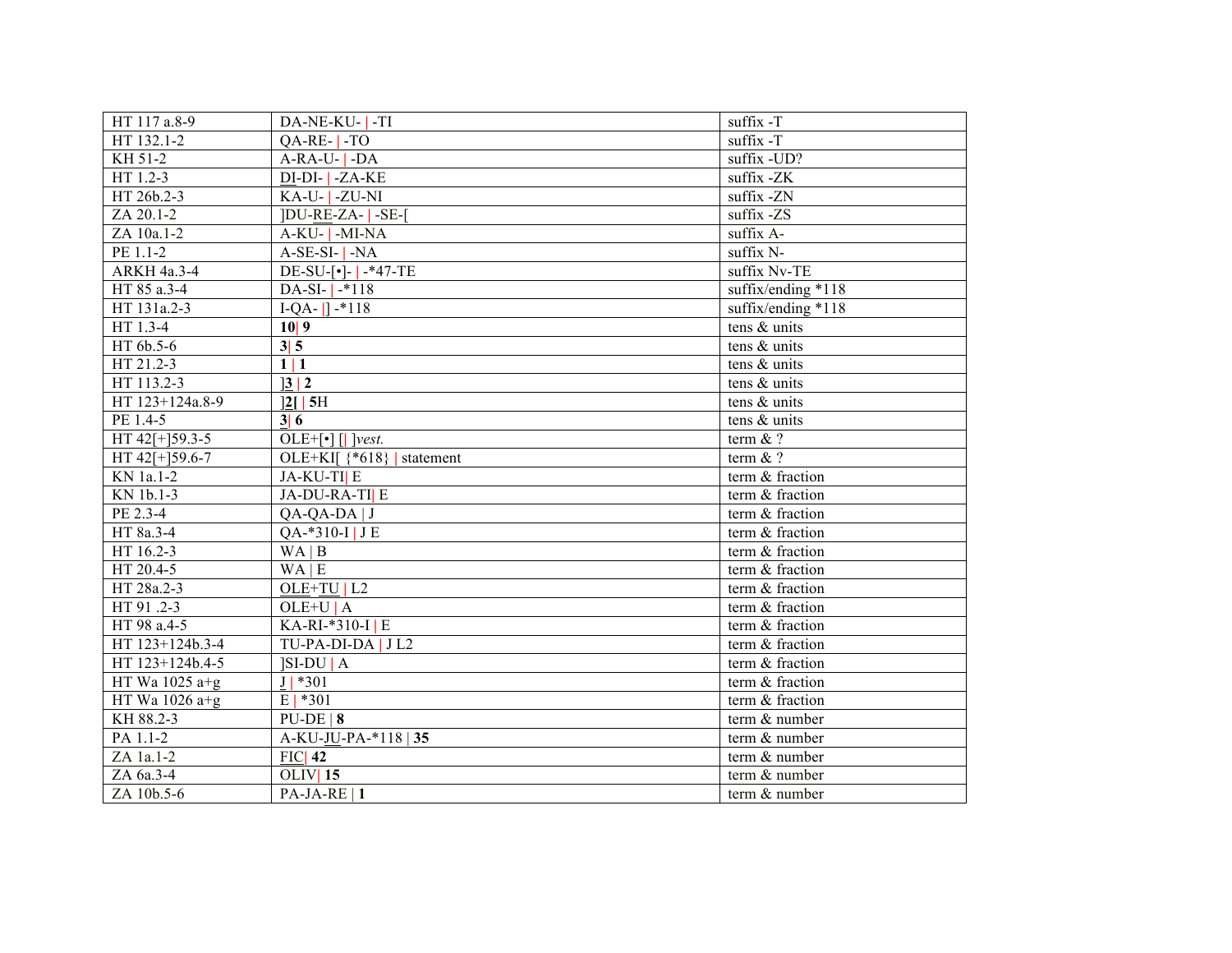| ZA 10b.6-7        | $TA$   2                          | term & number |
|-------------------|-----------------------------------|---------------|
| ZA 14.3-4         | TU-MI-TI-ZA-SE $ \underline{45} $ | term & number |
| ZA 10b.2-3        | $MA-ZA$   5                       | term & number |
| HT 6a.2-3         | $PI-TA-JA$   24                   | term & number |
| HT 6a.3-4         | $MA.*321   10$                    | term & number |
| HT 6a.6-7         | $QE-PI-TA$   22                   | term & number |
| HT 6b.1-2         | WA-DU-NI-MI   3                   | term & number |
| HT 7a.4-5         | $DA-RE$   1                       | term & number |
| HT 9a.2-3         | $*306-TU$   10                    | term & number |
| HT 9a.3-4         | $QE-PU$   2                       | term & number |
| HT 9a.5-6         | $A-RU 4$                          | term & number |
| HT 9b.2-3         | $A-SI$   3                        | term & number |
| HT 10a.2-3        | $*301$ 6                          | term & number |
| HT 10a.3-4        | *305-RU   2                       | term & number |
| HT 11a.1-2        | $A-RU-RA-\lceil \cdot \rceil   3$ | term & number |
| HT 11b.5-6        | $KU$ -RO   180                    | term & number |
| HT 12.4-5         | *118 ${Talent}$ 5                 | term & number |
| HT 13.3-4         | $TE-KI$   27                      | term & number |
| HT 14.1-2         | $OLE+MI$   3                      | term & number |
| HT 14.3-5         | $45$ OLE+MI                       | term & number |
| HT 14.3-5         | $6$ OLIV                          | term & number |
| HT 15.1-2         | DU-*123-A   684                   | term & number |
| HT15.2-3          | GRA+L3L3   570                    | term & number |
| HT 18.2-3         | $FIC$   10                        | term & number |
| HT 19.2-3         | $SA-RO$   5                       | term & number |
| HT 19.3-4         | $DU-ME-DI$   43                   | term & number |
| HT 23a.2-3        | $VIN$   10                        | term & number |
| HT 25a.2-3        | $DI-NA-U$  1                      | term & number |
| HT 28a.1-2        | GRA+QE   $5$                      | term & number |
| HT 28b.2-3        | $OLE+DI$ 5                        | term & number |
| HT 29.4-5         | $\lceil \cdot \rceil$ -KI-TA   2  | term & number |
| HT 36.1-2         | GRA+QE [[20]]   44                | term & number |
| HT 36.2-3         | $DU-ZU-WA$   7                    | term & number |
| HT $42$ [+]59.1-2 | OLE+U $\parallel$ 7               | term & number |
| HT $42[+]59.2-3$  | $2$ [  logogram                   | term & number |
| HT 47 a.3-4       | PI 10                             | term & number |
| HT 88 .1-2        | $RE-ZA   6$                       | term & number |